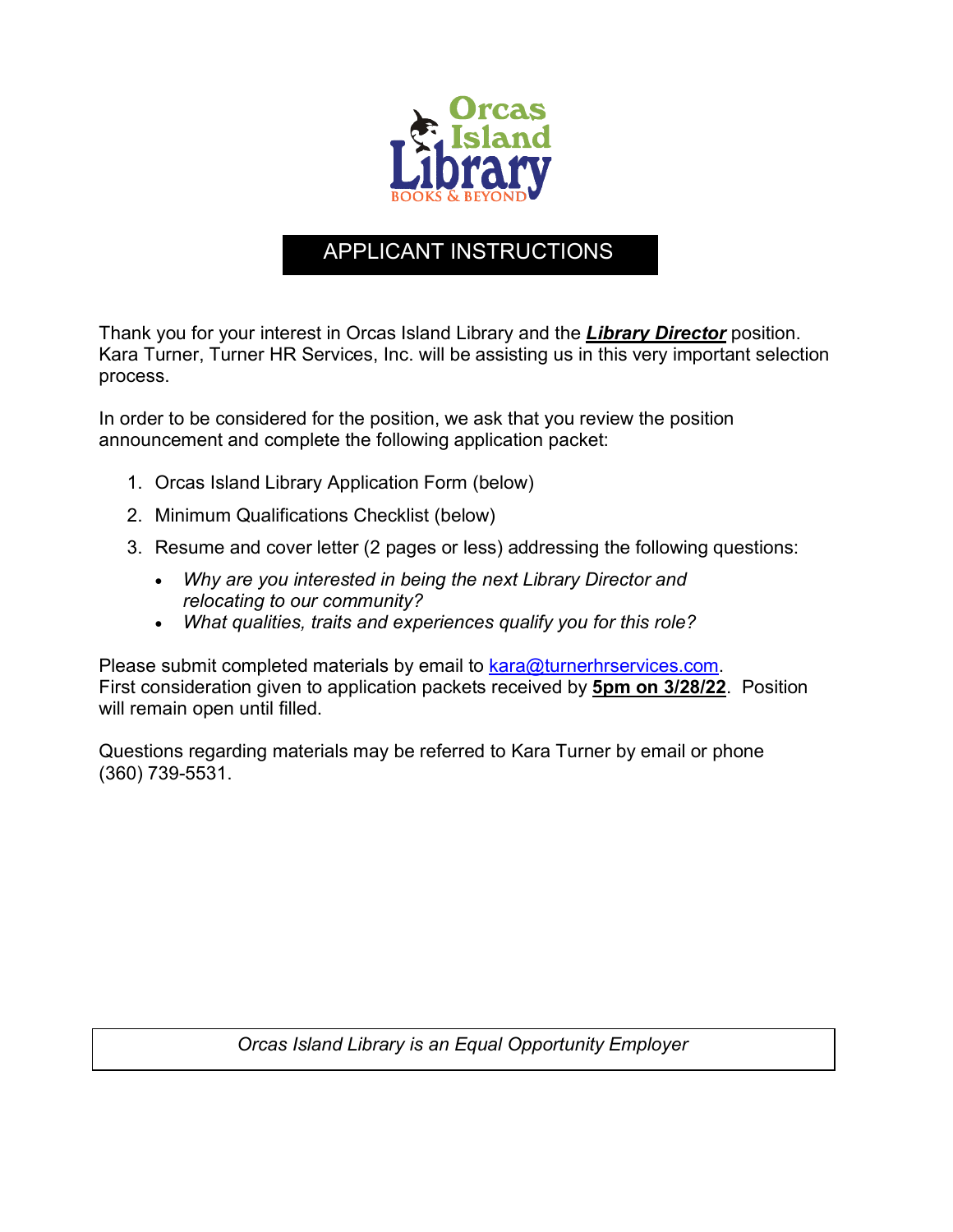# **MINIMUM QUALIFICATIONS CHECKLIST**

## **Library Director**

| <b>QUALIFICATIONS</b>                                                                                                                                                                                                                          | <b>Yes</b> | <b>No</b> |
|------------------------------------------------------------------------------------------------------------------------------------------------------------------------------------------------------------------------------------------------|------------|-----------|
| I have a Master of Library Science (MLS or MLIS) degree from an American Library<br>Association-accredited school.                                                                                                                             |            |           |
| I have five or more years of progressively responsible professional Library<br>experience, including three years of management and administration experience<br>in a leadership role preferred.                                                |            |           |
| # of years experience supervising:<br>Largest # of employees directly supervised at one time:<br>Largest budget managed:                                                                                                                       |            |           |
| I have worked effectively with governing boards, community groups, and elected<br>officials preferred.                                                                                                                                         |            |           |
| I have knowledge of prevailing management principles and practices as they relate<br>to the administration of public libraries.                                                                                                                |            |           |
| I have knowledge and ability to work with staff to assess community needs and<br>plan and develop effective library services.                                                                                                                  |            |           |
| I have the ability to meet the special requirements including obtaining a valid<br>Washington State driver's license by the time of hire for work-related travel, pass<br>the background check and provide proof of vaccination against COVID. |            |           |
| I meet all other "Qualifications" as listed in the job description. If not, please<br>describe:                                                                                                                                                |            |           |

*I hereby certify that all statements made above are true and correct.*

\_\_\_\_\_\_\_\_\_\_\_\_\_\_\_\_\_\_\_\_\_\_\_\_\_\_\_\_\_\_\_\_\_\_\_\_\_\_\_\_\_\_\_\_\_\_\_\_\_\_\_ \_\_\_\_\_\_\_\_\_\_

Signature Date

Print Name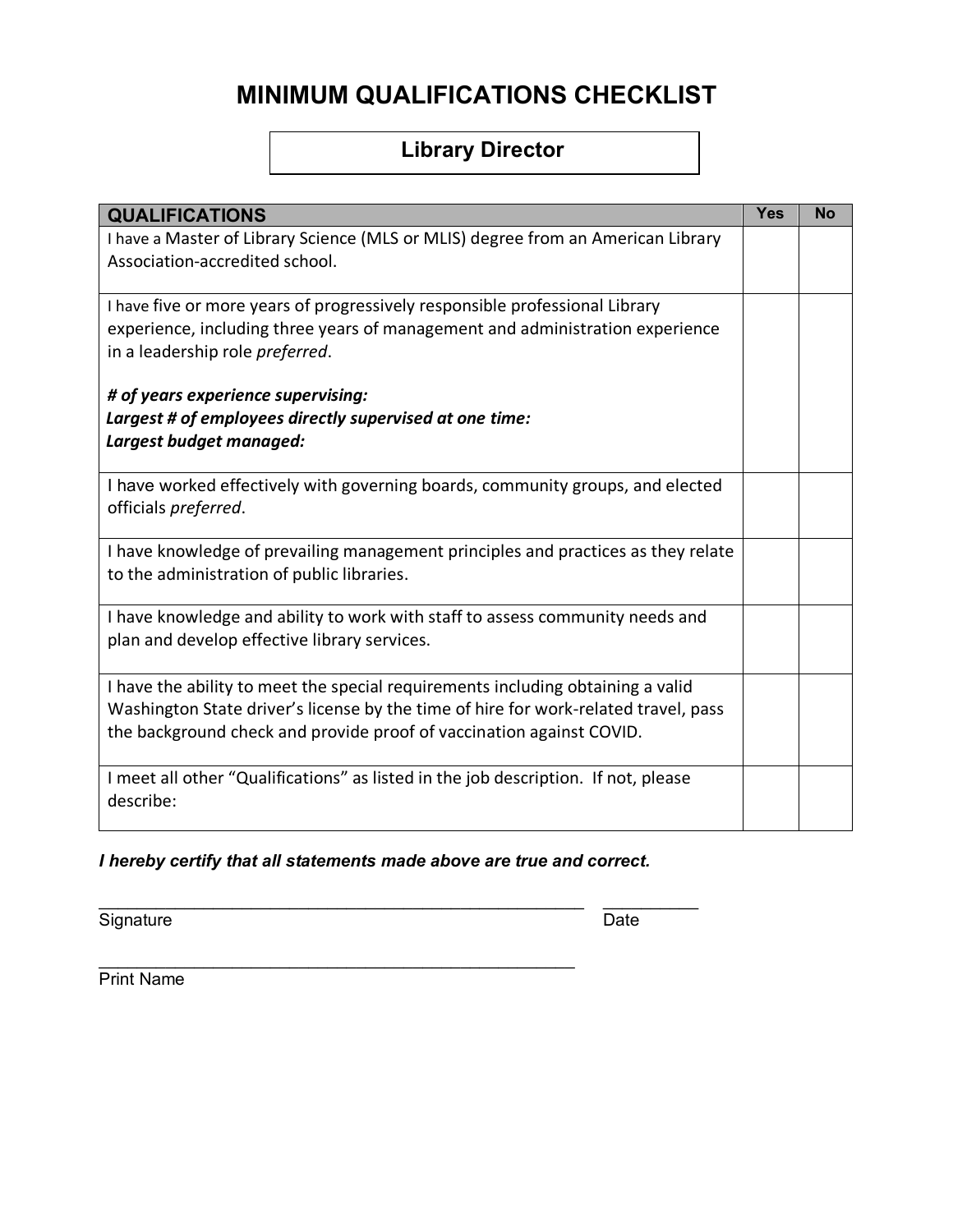

## **Orcas Island Library District**

500 Rose Street Eastsound, Washington 98245 Phone (360) 376-4985 Fax (360) 376-5750 E-mail: pheikkinen@orcaslibrary.org

## **APPLICATION FOR EMPLOYMENT**

**Orcas Island Library District is an Equal Opportunity Employer**

| <b>POSITION APPLIED FOR</b>                                                                           |        | <b>DATE OF APPLICATION</b> |                    |
|-------------------------------------------------------------------------------------------------------|--------|----------------------------|--------------------|
| <b>LAST NAME</b>                                                                                      |        | <b>FIRST NAME</b>          | <b>MIDDLE NAME</b> |
| <b>MAILING ADDRESS</b><br>(P.O. Box or Street)                                                        | (City) | (State)                    | (Zip Code)         |
| TELEPHONE NUMBER(S)                                                                                   |        | <b>E-MAIL ADDRESS</b>      |                    |
| Have you ever used a different name for school or employment?<br>Yes<br>No.<br>If yes, what $name(s)$ |        |                            |                    |

Does Orcas Island Library District employ any relatives of yours? Yes\_\_\_\_ No

 $\mathcal{L}_\text{max} = \mathcal{L}_\text{max} = \mathcal{L}_\text{max} = \mathcal{L}_\text{max} = \mathcal{L}_\text{max} = \mathcal{L}_\text{max} = \mathcal{L}_\text{max} = \mathcal{L}_\text{max} = \mathcal{L}_\text{max} = \mathcal{L}_\text{max} = \mathcal{L}_\text{max} = \mathcal{L}_\text{max} = \mathcal{L}_\text{max} = \mathcal{L}_\text{max} = \mathcal{L}_\text{max} = \mathcal{L}_\text{max} = \mathcal{L}_\text{max} = \mathcal{L}_\text{max} = \mathcal{$ 

If yes, whom and the relationship:

Are you 16 years of age or older? Yes \_\_\_\_ No

Are you 21 years of age or older? Yes No

Do you have the legal right to work in the United States?

Yes No (Proof of citizenship or immigration status required upon employment.)

Have you ever been dismissed, discharged, fired or asked to resign from a position Yes No

If yes, please explain:

Do you possess a valid driver's license? Yes\_\_\_\_ No\_\_\_\_ State License#

On what date would you be available for work?

Are you available to work? \_\_\_Full-time \_\_\_Part-time \_\_\_Temporary

## **INCOMPLETE APPLICATIONS WILL NOT BE ACCEPTED**

PLEASE READ THESE INSTRUCTIONS BEFORE COMPLETING THIS APPLICATION

Type or print clearly in dark ink. If you need more space for an answer, use a sheet of paper the same size as this page.

**SUBMIT A SEPARATE APPLICATION FOR EACH POSITION FOR WHICH YOU ARE APPLYING. AN ORIGINAL SIGNATURE IS REQUIRED FOR EACH APPLICATION SUBMITTED.**

**Read the recruitment announcement carefully for the position for which you are applying. Note the skills and knowledge required for this position. Be sure you meet the minimum qualifications set forth in the announcement**.

Your completed application is an important source of information used in making selection decisions. Carefully complete each experience block describing your work or volunteer experience. Your qualification for a position will depend on your description of previous experience and its relevance to the position you are seeking. Resumes may be attached but will not be accepted as a substitute for completing this application form.

### **THE SELECTION PROCESS**

Upon the close of the application period, all applications received will be reviewed to ascertain that each applicant meets the minimum qualifications for the position.

If you are an individual with a disability who is in need of an auxiliary aid or service to participate in the examination process, please notify the Director of the Orcas Island Library District (360) 376-4985 at the time of application.

If you are selected for an interview, you will be contacted by phone.

**Applications must be received (or postmarked) on or before the posted closing date and time.**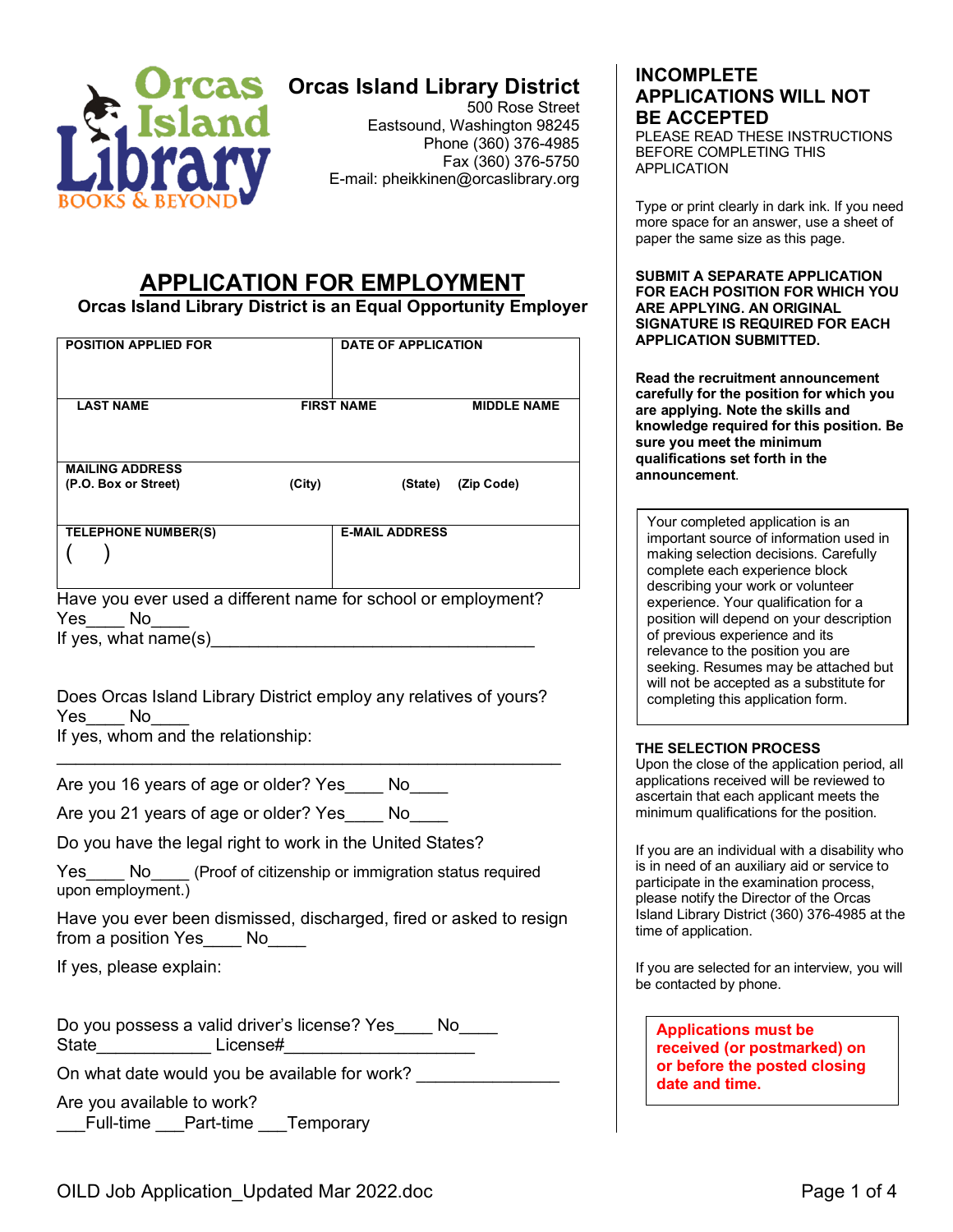## **SPECIALIZED SKILLS / EDUCATION EQUIPMENT OPERATED**

|                                        | [ ] YES High School Graduate/GED Certificate      |                                  |  |
|----------------------------------------|---------------------------------------------------|----------------------------------|--|
| <b>Personal Computer</b>               | [ ] NO If no, indicate grade completed            |                                  |  |
| <b>Word Processing</b>                 | [ ] Vocational/Technical School<br>Hrs. Completed |                                  |  |
| (WPM                                   |                                                   |                                  |  |
| Spreadsheets<br>E-mail                 | Major Field:                                      |                                  |  |
|                                        |                                                   |                                  |  |
| _Other:__________<br>_Other:__________ | [ ] Business College:                             | Hrs. Completed                   |  |
| Typewriter (WPM                        | Major Field:                                      |                                  |  |
| Copy Machine                           |                                                   |                                  |  |
|                                        | <b>UNDERGRADUATE</b>                              | <b>GRADUATE</b>                  |  |
| <b>FAX Machine</b>                     | School(s)                                         | School(s)                        |  |
| Calculator                             |                                                   |                                  |  |
| Camera/Video Camera                    | Major Field(s)                                    | Major Field(s)                   |  |
| Maps                                   |                                                   |                                  |  |
| <b>GPS Equipment</b>                   | <b>Hours Completed</b>                            | <b>Hours Completed</b>           |  |
| <b>Measuring Tools</b>                 | Semester:<br>Quarter:                             | Semester:<br>Quarter:            |  |
| <b>Hand Tools</b>                      | Degree(s) Received:                               |                                  |  |
| <b>Power Tools</b>                     |                                                   |                                  |  |
| Heavy Equipment/                       | 1. License/Certificate issued by:                 |                                  |  |
| Machinery                              |                                                   |                                  |  |
| Other:                                 | Field/Trade/Specialization                        | Lic./Cert.No.<br>Issue Date Exp. |  |
|                                        |                                                   |                                  |  |
|                                        | 2. License/Certificate issued by:                 |                                  |  |
|                                        | Field/Trade/Specialization                        | Lic./Cert.No.<br>Issue Date Exp. |  |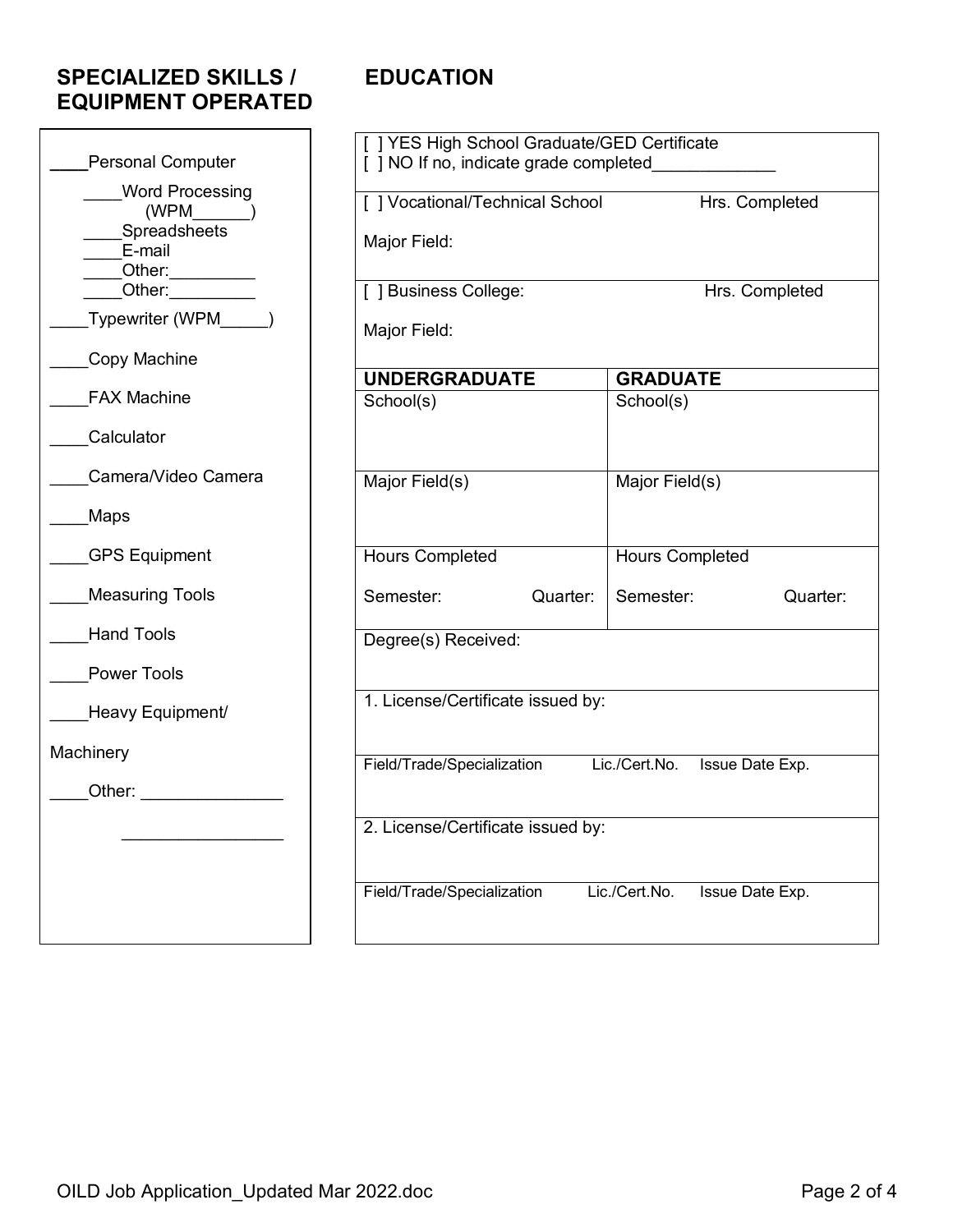#### **REFERENCES:**

Please list three professional references we can contact who are able to evaluate your job-related knowledge and abilities. Please include at least one supervisor (past or present) that we may contact.

| <b>Name</b>  |  |  |
|--------------|--|--|
| <b>Title</b> |  |  |
| Company      |  |  |
| <b>Phone</b> |  |  |

#### **EMPLOYMENT HISTORY:**

Please complete each section entirely. List all work experience, paid or unpaid, including military experience or volunteer jobs. List present or last employer first:

| Employer                                                                                  | <b>Type of Business</b>            | Job Title                 |
|-------------------------------------------------------------------------------------------|------------------------------------|---------------------------|
|                                                                                           |                                    |                           |
| <b>Employer Address</b>                                                                   |                                    | Telephone No.             |
|                                                                                           |                                    |                           |
| Dates: (Mo/Yr)                                                                            | Supervisor Name/Title/Contact Info |                           |
| To:<br>From:                                                                              |                                    |                           |
| May we Contact?                                                                           | Reason for leaving                 |                           |
|                                                                                           |                                    |                           |
| If you supervised employees, please indicate number and give dates<br>From (Mo/Yr)<br>No. | To (Mo/Yr)                         | Check one: Hours per week |
|                                                                                           |                                    | Full-time<br>Part-time    |
| <b>Duties/Responsibilities</b>                                                            |                                    | Do not write in this area |
|                                                                                           |                                    | <b>YRS</b><br>МO          |

| 2 Employer                                                         | <b>Type of Business</b>            | Job Title                  |
|--------------------------------------------------------------------|------------------------------------|----------------------------|
| <b>Employer Address</b>                                            |                                    | Telephone No.              |
| Dates: (Mo/Yr)                                                     | Supervisor Name/Title/Contact Info |                            |
| To:<br>From:                                                       |                                    |                            |
| May we Contact?                                                    | Reason for leaving                 |                            |
| If you supervised employees, please indicate number and give dates |                                    | Check one: Hours per week  |
| From (Mo/Yr)<br>No.                                                | To (Mo/Yr)                         | Full-time [<br>] Part-time |
| <b>Duties/Responsibilities</b>                                     |                                    | Do not write in this area  |
|                                                                    |                                    | <b>YRS</b><br>MO           |